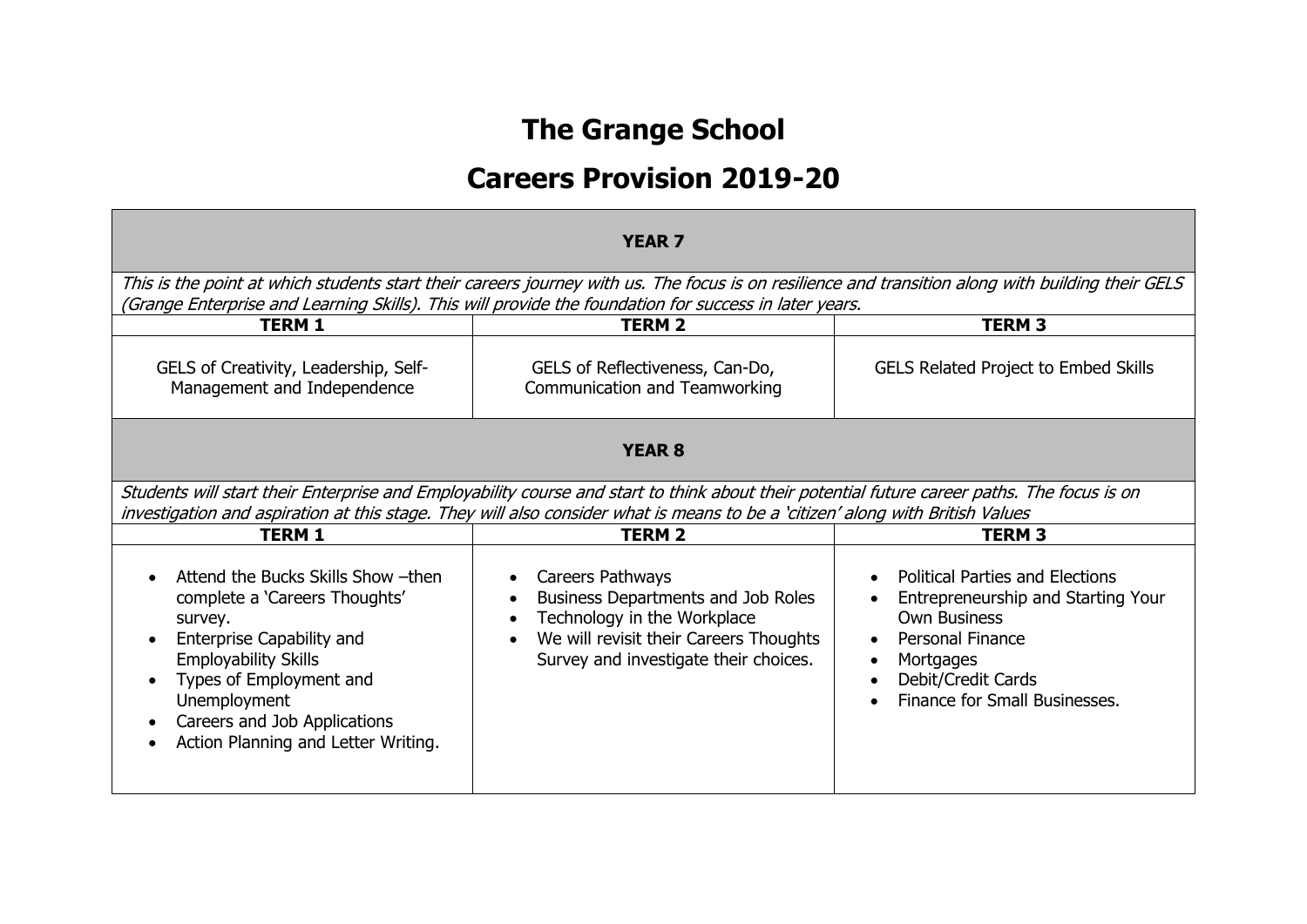## **YEAR 9**

Students will complete their Enterprise and Employability course and prepare themselves for the GCSE Options Process. Unlike some schools we have maintained a 3 year Key Stage 3, as we believe students should fully experience a broad curriculum in order to help them make more informed choices about their future path.

| <b>TERM 1</b>                                                                                                                                                                                                                                                                                                                                                                               | <b>TERM 2</b>                                                                                                                                                                                                                                                                                                     | <b>TERM 3</b>                                                                                                                                                                                        |
|---------------------------------------------------------------------------------------------------------------------------------------------------------------------------------------------------------------------------------------------------------------------------------------------------------------------------------------------------------------------------------------------|-------------------------------------------------------------------------------------------------------------------------------------------------------------------------------------------------------------------------------------------------------------------------------------------------------------------|------------------------------------------------------------------------------------------------------------------------------------------------------------------------------------------------------|
| Bucks Skills Show - Promotion<br>$\bullet$<br>The Changing World of Work<br>$\bullet$<br><b>Fast Tomato Careers Generator</b><br>After School – drop in session(s) prior<br>$\bullet$<br>to Options Evening<br>Transferrable v's Concrete Skills<br>$\bullet$<br>Revisit 'Careers Thoughts' Survey and<br>$\bullet$<br>update if needed<br>Tomorrows Engineers - Activity Day.<br>$\bullet$ | Preparation for the Careers Fair<br>$\bullet$<br>Careers Fair - Attendance<br>$\bullet$<br>Labour Market Information and Skills<br>$\bullet$<br><b>Shortages</b><br><b>Employment Opportunities</b><br>$\bullet$<br>Options Fair lead by SLT and Subject<br>$\bullet$<br>Leaders<br>Options Evening.<br>$\bullet$ | • Careers Presentations to Class Based<br>on Job Research<br><b>Basic CV Writing Skills</b><br>$\bullet$<br>Hazard Identification at Work<br>Economic and Financial Aspects of<br>$\bullet$<br>Work. |
|                                                                                                                                                                                                                                                                                                                                                                                             |                                                                                                                                                                                                                                                                                                                   |                                                                                                                                                                                                      |

#### **YEAR 10**

Students have now chosen their options and this year will focus on Work Experience and the process of choosing and applying for a suitable job. Our careers support will now become more specific to individuals and their needs as they begin to think more seriously about their next steps.

| <b>TERM 1</b>                                                                                                                                                                                     | <b>TERM 2</b>                                                                                                                                                                 | <b>TERM 3</b>                                                                                                                                                  |
|---------------------------------------------------------------------------------------------------------------------------------------------------------------------------------------------------|-------------------------------------------------------------------------------------------------------------------------------------------------------------------------------|----------------------------------------------------------------------------------------------------------------------------------------------------------------|
| <b>Bucks Skills Show - Promotion</b><br>Careers Interview - School Referral<br>• Two Intensive Support Sessions with<br>Small Group<br>Revisit 'Careers Thoughts' Survey and<br>update if needed. | Preparation for the Careers Fair<br>$\bullet$<br>• Careers Fair - Attendance<br>Complete two weeks' Work<br>$\bullet$<br>Experience<br>• Careers Interview - School Referral. | Options 16+ Sessions<br>$\bullet$<br>1:1 Careers Interviews<br>$\bullet$<br>Living in the Wider World<br>$\bullet$<br>The Legal System $-$ Roles.<br>$\bullet$ |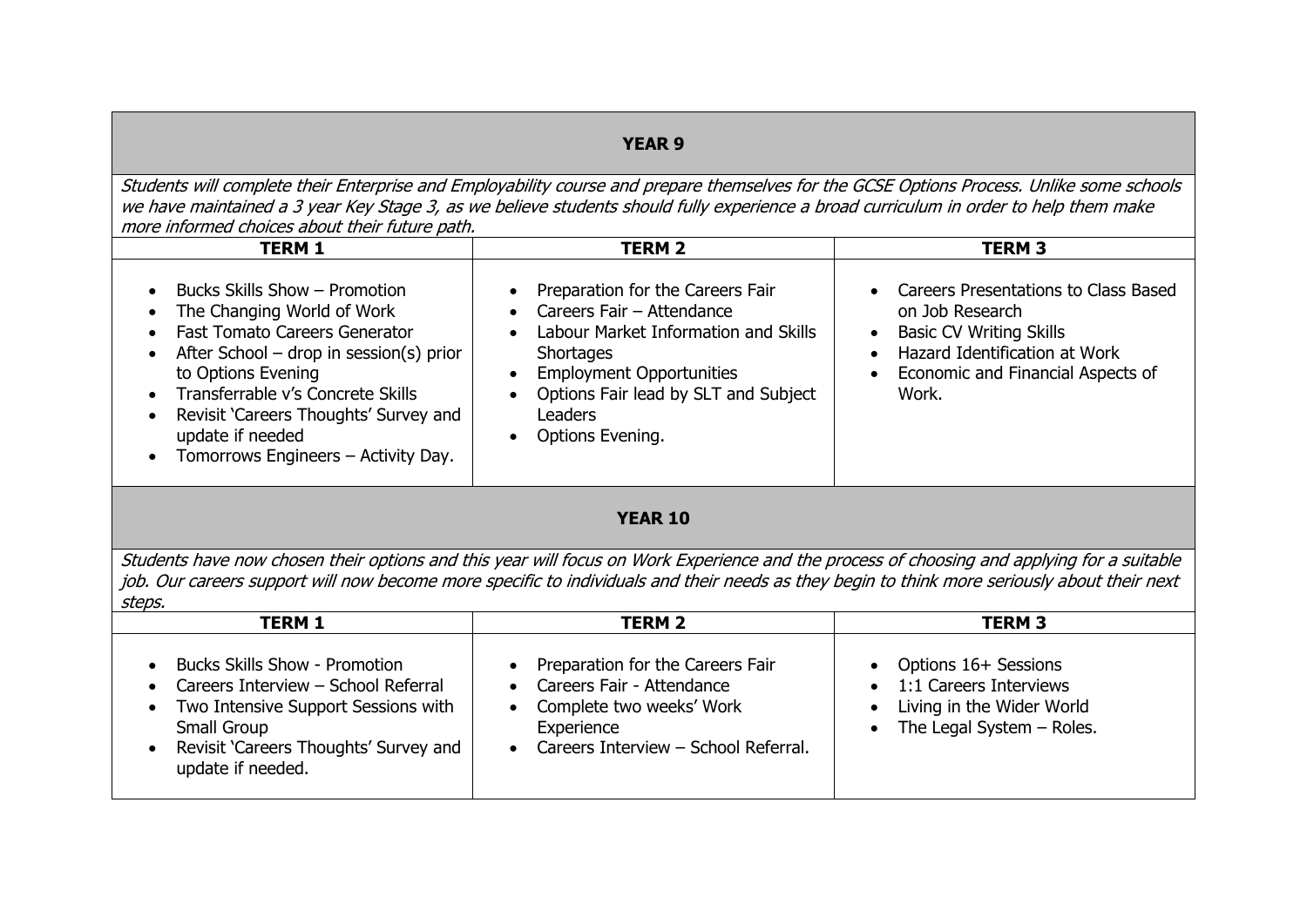## **YEAR 11**

Along with the specific careers support that commenced in Year 10, this year is about making the right choices Post 16. There are a range of Sixth Form related activities along with guidance and support regarding other pathways that are available. This support complements the attainment related support as it is crucial that students are aware of the grades they need to enable them to take their desired next steps. We provide a range of interventions and sessions building study skills.

| <b>TERM 1</b>                                                                                                                                                                                                                                                                                                                                                                                                                                                     | <b>TERM 2</b>                                                                                                                                                                                                                                                                                                                                                                                                                                                                                                                                                         | <b>TERM 3</b>                                                                                                                                                                                                                                                                          |
|-------------------------------------------------------------------------------------------------------------------------------------------------------------------------------------------------------------------------------------------------------------------------------------------------------------------------------------------------------------------------------------------------------------------------------------------------------------------|-----------------------------------------------------------------------------------------------------------------------------------------------------------------------------------------------------------------------------------------------------------------------------------------------------------------------------------------------------------------------------------------------------------------------------------------------------------------------------------------------------------------------------------------------------------------------|----------------------------------------------------------------------------------------------------------------------------------------------------------------------------------------------------------------------------------------------------------------------------------------|
| <b>Bucks Skills Show - Promotion</b><br>Small Group Interviews<br>1:1 Interviews<br>Two Intensive Support Sessions with<br>small group as referred, which are<br>followed-up with 1:1 Interviews<br><b>College Application Workshop</b><br>$\bullet$<br>Study Skills Seminar - External Expert<br><b>Sixth Form Application Process</b><br>Sixth Form Open Evening<br><b>School Mentoring Process Begins</b><br>Assembly explaining Apprenticeships.<br>$\bullet$ | Preparation for the Careers Fair<br>$\bullet$<br>Careers Fair - Attendance<br>Careers Adviser at Parents Evening<br>$\bullet$<br>1:1 Interviews<br>$\bullet$<br><b>Mock Careers Interviews</b><br>$\bullet$<br>CV's and LOA Writing Support<br>$\bullet$<br>Post 16 survey and follow up one to<br>$\bullet$<br>one interviews with Careers Team<br>Revisit 'Careers Thoughts' Survey<br>from Key Stage 3<br>Apprenticeship Talks<br>$\bullet$<br>Assembly from the National<br>$\bullet$<br>Citizenship Service encouraging<br>students to attend Summer activities. | Follow-up 1:1 Interviews<br>$\bullet$<br>Apprenticeship Talks and Workshops<br>Continue Careers Team interviews<br>$\bullet$<br>with students who need support or<br>are unsure of next steps<br>Induction Taster Day for students<br>$\bullet$<br>who have applied to our Sixth Form. |